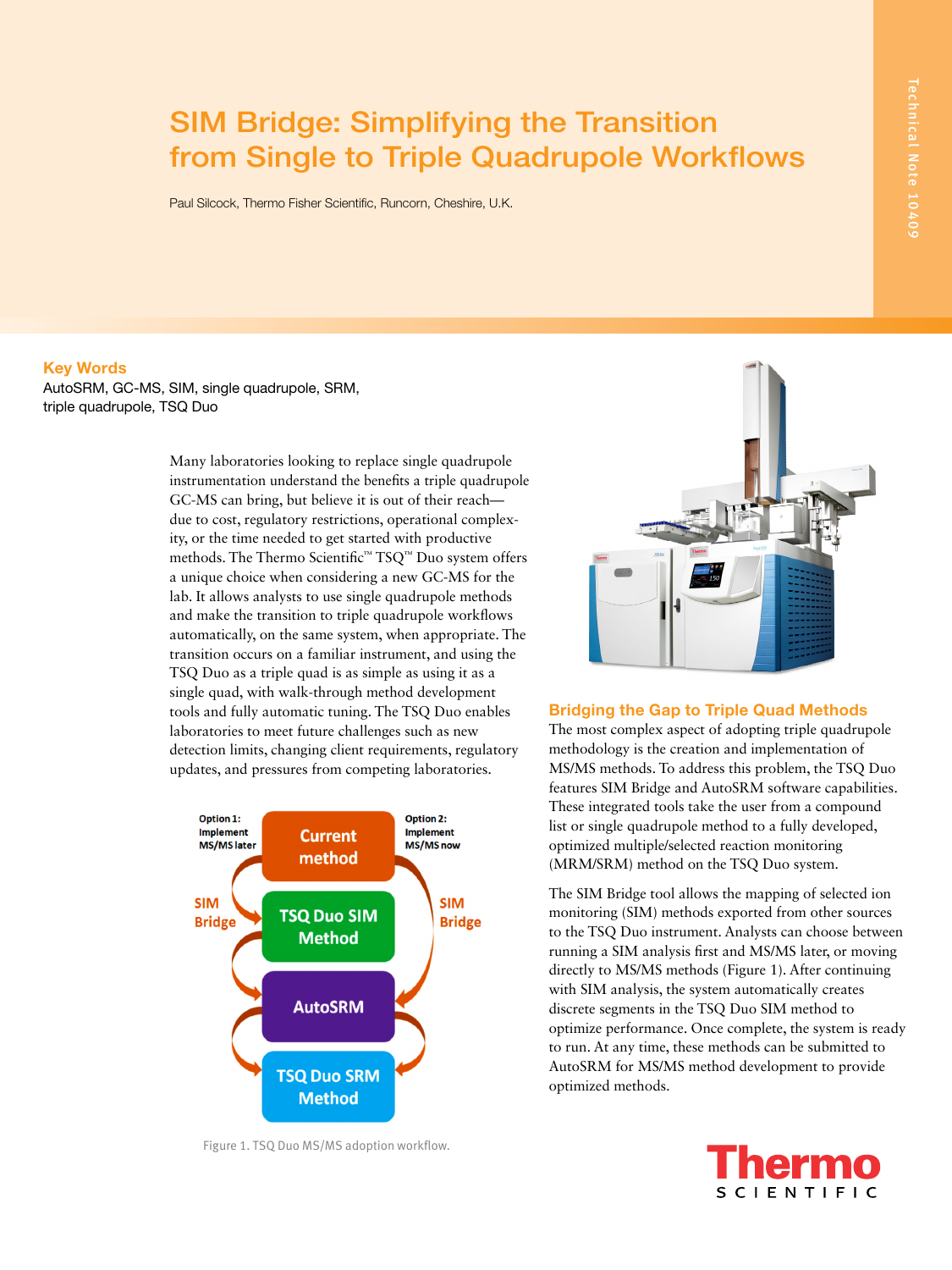Alternatively, SIM Bridge can directly submit a SIM method to AutoSRM for immediate development of MS/MS methods.

AutoSRM is a mass spectrometer method development expert, integrated into the GC-MS system. This software walks analysts through the development of fully optimized SRM transitions in a simple and efficient workflow—it offers full MS and MS/MS method development independence, even for the less experienced user.

## AutoSRM Using SIM Bridge is Comprised of a Three-step Process:

- Step 1: SIM Bridge import
- Step 2: Product ion study
- Step 3: SRM optimization study

#### *Step 1: SIM Bridge Import*

Use SIM Bridge to pull in all compound information including compound name, retention time, and SIM ions from a single quadrupole method.

#### *Step 2: Product Ion Study*

Once SIM ions are imported, they become the precursor masses. AutoSRM will signal the TSQ Duo system to acquire product ion scans of the precursor masses at three collision energies. The analyst does not have to set up any methods, sequences, or data layouts; AutoSRM performs those tasks automatically. Along with the chromatographic peak and product ion spectra, SIM Bridge provides a table of the most intense product ion masses from which to choose. Alternatively, AutoSRM can make those selections.

#### *Step 3: SRM Optimization Study*

Once precursor-to-product ions have been selected, AutoSRM acquires those ions at multiple collision energies to ensure the best sensitivity possible (Figure 2).

After ion acquisition, AutoSRM allows the very simple creation of a complete MRM instrument method that is ready to use for real sample analysis.



Figure 2. Collision energy optimization curve for the *m/z* 180 > 109 transition of 1, 2, 3-Trichloroethane, showing an optimum collision energy of 25 eV. At this point in the process, the optimized SRM transitions can be exported to your instrument method.